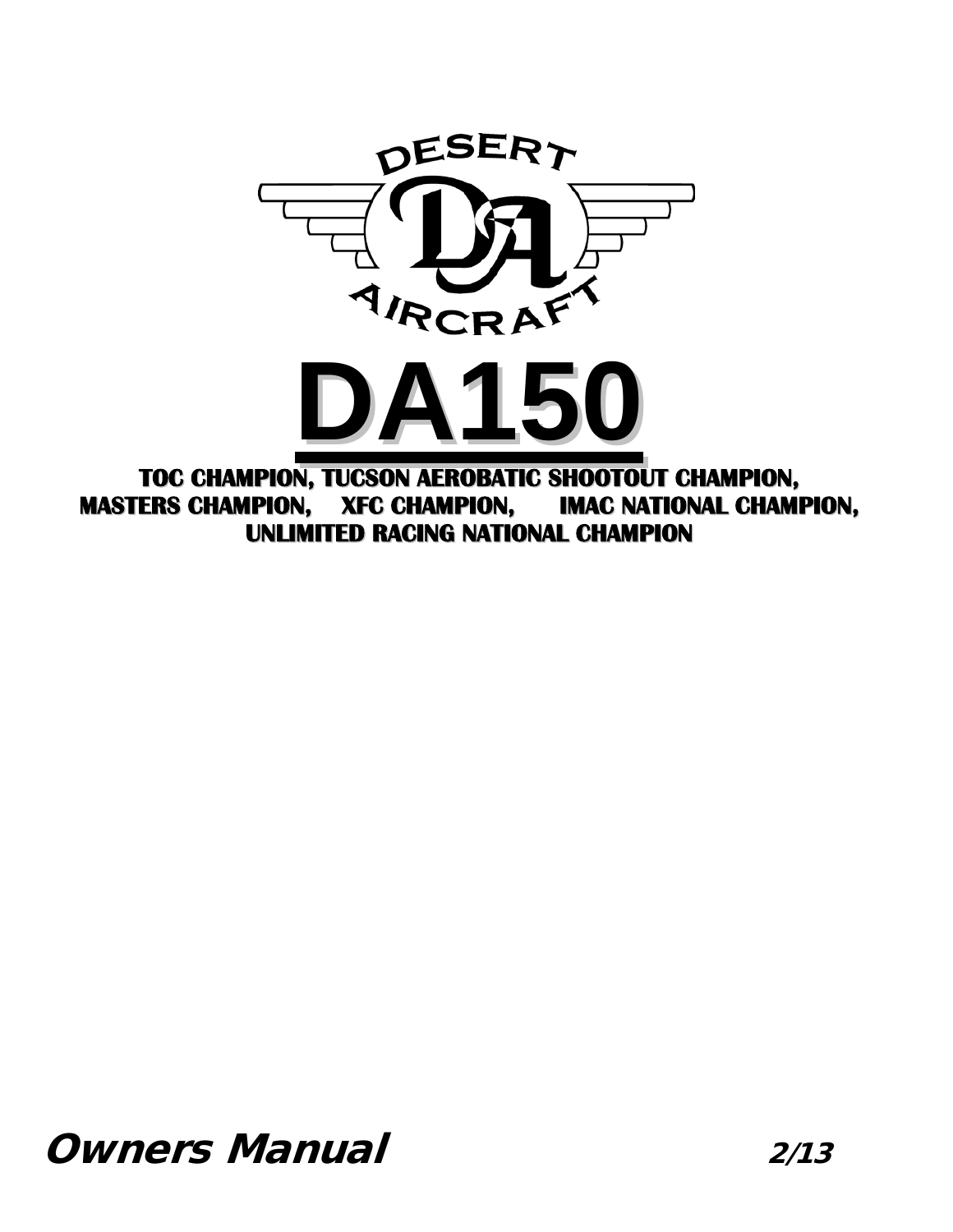### *READ THIS!*

### **WARNING!**

This motor can cause severe harm to you, and/or others, if misused or if these safety precautions and instructions are not observed. Desert Aircraft is not responsible for any loss, injury or damage resulting from the miss-use of its products.

You alone are responsible for the safe operation of your motor.

This motor can stop at any time, for a variety of reasons. Do not fly your plane in such a way that damage or harm will result if the motor stops running. If you cannot fly your plane safely if the motor stops running for any reason, do not fly the plane.

- Do not operate the motor if you do not want to be completely responsible for any damage or injury incurred or caused during its operation.
- Read all instructions before operating your motor.
- If you have any questions about any aspect of operating this motor, do not attempt to start or operate it.
- Never operate the motor, or fly, alone.
- When operating the motor, never stand, or allow anyone else to stand, in front of, or to the side of the propeller. Always stand behind the propeller.
- Keep away from the prop while operating the motor. Do not wear loose clothing near the motor or prop. Do not run the motor near loose material such as dirt, gravel, power cords, ropes, sand, etc. Loose material can be drawn into the turning prop causing injury or damage.
- Always operate the motor in an open area. Do not operate indoors.
- This motor can develop tremendous thrust. Make sure the aircraft is properly secured when starting or operating the motor.
- Inspect motor mount bolts and firewall integrity before operating the motor.
- Anyone in the immediate area of the motor should use eye protection during operation of the motor.
- Keep spectators at least 30 feet away when operating the motor.
- Turn off the motor before making any adjustments.
- Always use the proper size propeller. Never use a damaged, modified, or repaired propeller.
- Always use the correct length propeller bolts. Do not use spacers behind the propeller.
- Spinner cones must not touch the propeller.
- Thinner props may require using shorter prop bolts, especially if not using a spinner back plate. Make sure your prop bolts do not bottom out in the propeller hub.
- Check that the propeller bolts are tight before every flight.
- Always install an ignition kill switch to stop the motor.
- Adjust the carburetor linkage so that the motor will stop when the carburetor is completely closed.
- Gasoline is extremely flammable. Be careful of any sparks from electrical contacts such as fuel pumps, battery chargers, etc. Do not allow smoking in the area of your fuel supply or motor. Store fuel in approved containers and in well ventilated areas.
- Allow the motor to cool before touching or fueling.
- Always turn the prop a few revolutions after running the motor to discharge the ignition system.
- The ignition system develops extremely high voltage. Do not touch it during operation.
- Never use a damaged or repaired prop, or a prop that has struck the ground or any other object. Damage that can be hard to see, could turn into disaster when the prop is turning at thousands of RPM.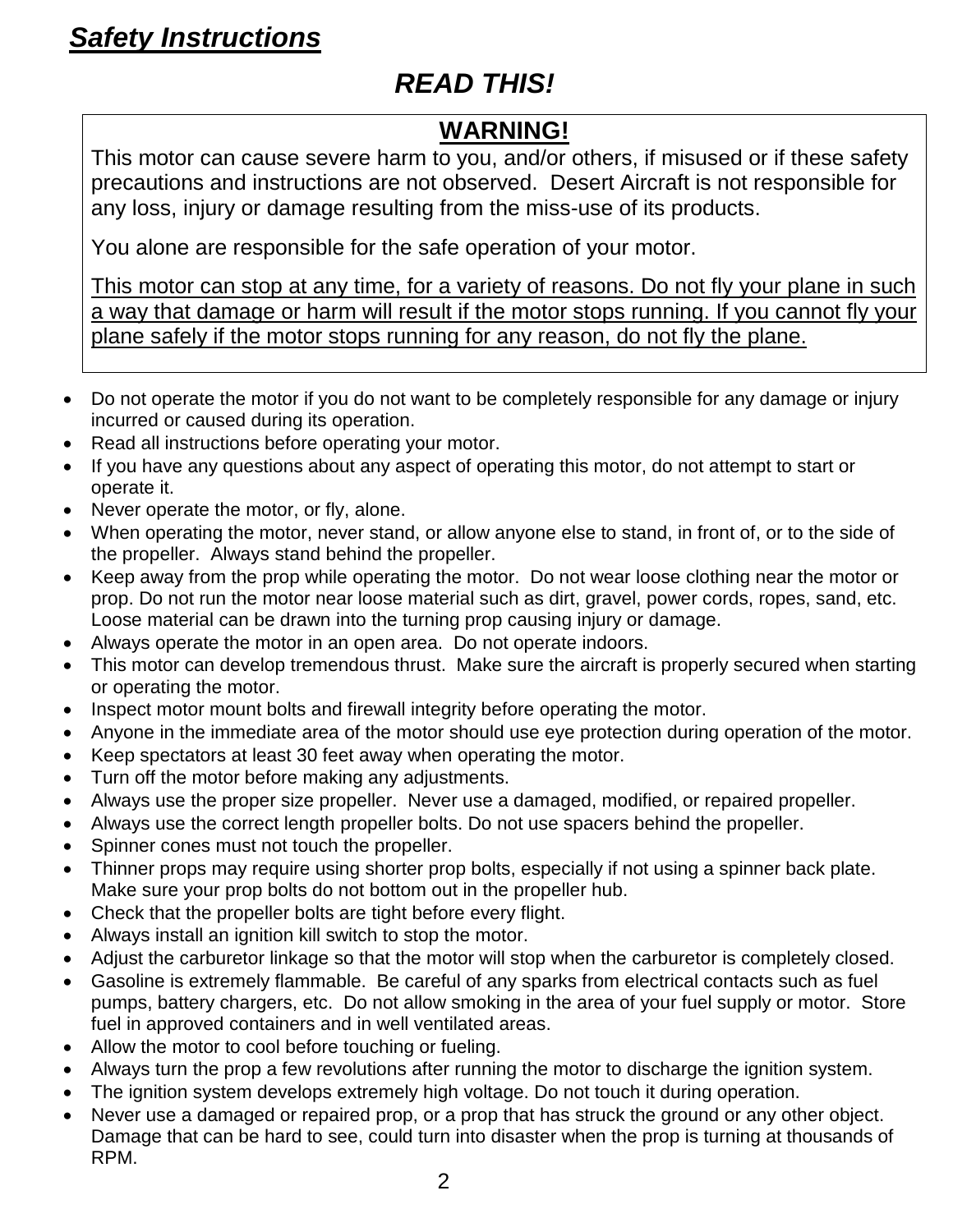# *Motor Installation*

- Mount the motor using high grade 1/4" or 6mm dia. bolts with washers and locking nuts on the rear of the firewall. Make sure your firewall is structurally sound. The crankshaft centerline is in the exact center of the rear mounting plate bolt pattern.
- The throttle arm is pre-tapped for a 2-56 ball link. Make sure the carburetor's idle set screw is removed or set so that the carb can be fully closed by the servo at low trim. Use a high quality servo for the throttle. A poor quality servo or linkage will not provide accurate and repeatable throttle settings. Don't use metal to metal linkages.
- You can un-hook, but **don't remove**, the throttle return spring if the motor is not going to be bench run. The spring helps to limit shaft wear due to vibration.
- Do not try to rotate the carburetor 180 deg. on the mounting block or remove the butterfly shaft assembly.
- The carburetor should have at least 1 1/2" (38mm) of clearance between the intake and the bottom of the cowl. If there is less than 1 1/2", make an opening in the cowl below the carb at least as large as the carb intake diameter.
- Since the carburetor must often be adjusted differently with the cowl on as compared to off, we recommend small access holes be made in the cowl for adjusting the needle valves with a long, narrow, screw driver. Sometimes the needles can be reached through the cowl's openings for the exhaust system.
- A 50 oz. (or larger) fuel tank is recommended. The tank must be vented. The carb has a strong pump, so the tank can be mounted almost anywhere. The fuel line and tank stopper must be gas compatible. Do not use any silicone sealers on the fuel system. Gas can break it down and carry it into the carb.
- The inner diameter of the fuel tubing should be the same or larger than the carburetor's fuel inlet fitting's inner diameter. 1/8" I.D. is recommended. Make sure all fuel line connections are secure. Small nylon zip ties work well to keep the fuel line on the metal fittings. Make sure the fuel line is secure and not touching the exhaust or cylinder fins. An inline fuel filter can be used. We recommend filtering the gas entering the fuel tank from your field container.
- Cooling is critical to motor performance and longevity. Allow as much cooling air as possible in through the front inlets of the cowl. Allow an outlet opening approximately 2 1/2 times larger than the intake at the bottom rear of the cowl for the hot air to escape. Air must flow through the cylinder fins, not just inside the cowl, to properly cool the motor. Don't let the air take the easy way out! Make it go through the fins. Round cowls with large frontal openings need ducting to direct the air through the cylinder fins.
- Air ducts can be made from thin plywood, balsa, fiberglass, or aluminum sheet to guide and force air from the front inlets to and through the cylinder fins.
- Depending on the location of the exhaust system, and cowl airflow, the carburetor may need some air cooling also. A hot carb can be erratic in flight or make the motor hard to restart. Sometimes placing heat shielding material between the exhaust and carburetor can help.
- Keep components like the ignition system, fuel tank, fuel lines, receivers, etc, shielded from heat generated by canister and tuned pipe exhaust systems. Hot fuel tanks and fuel lines can cause frustrating tuning issues, and over heated electronic components can have intermittent problems or total failures.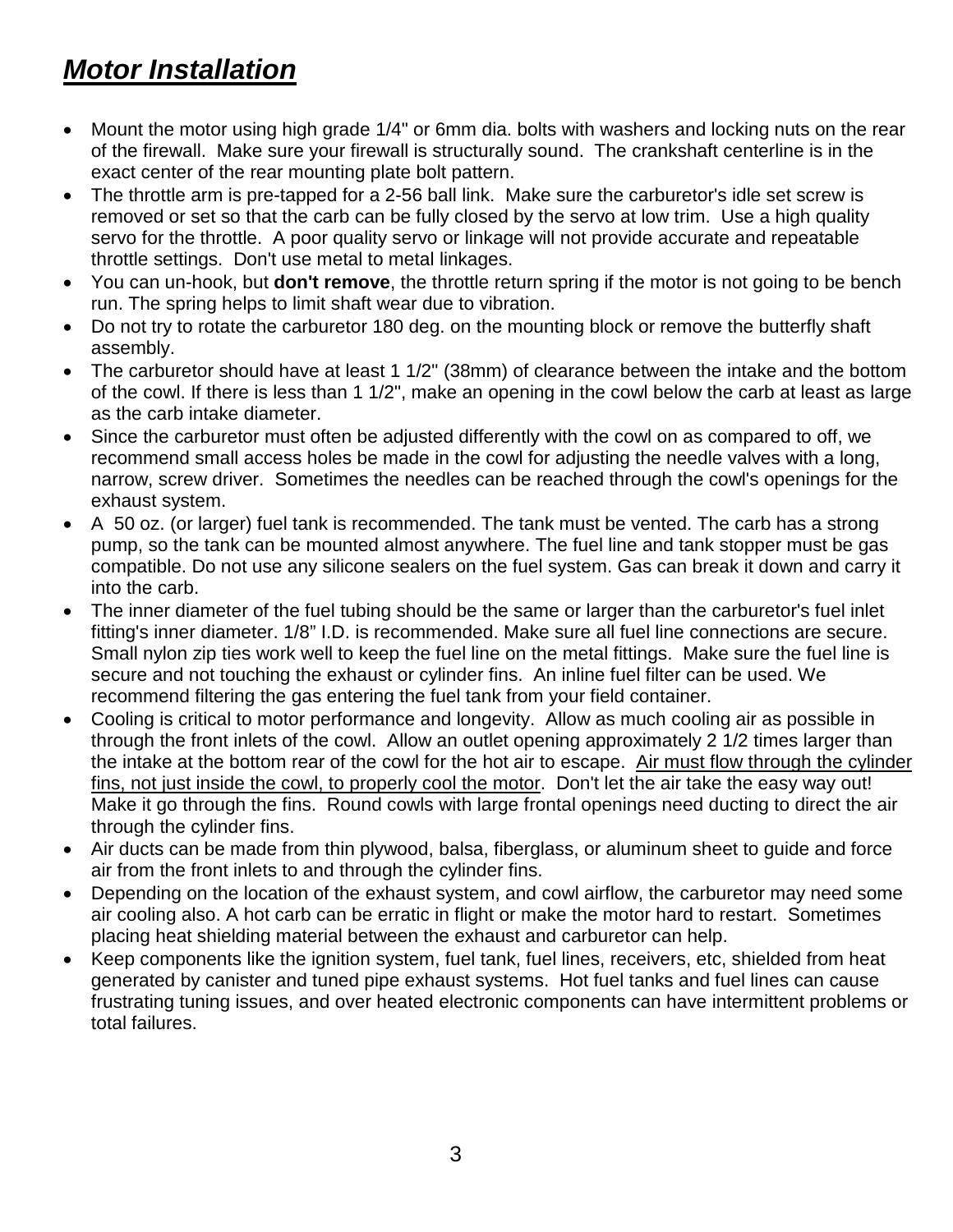# *Ignition System*

- When making electrical connections to the ignition system, use the same gauge wire (or larger) as used on the red and black power leads on the ignition module, all the way to the battery pack. Keep wire length to a minimum. Heavy-duty plugs, as supplied on the ignition, or as used on electric cars and planes, are recommended.
- Use a high quality switch such as JR's heavy-duty switch. Standard size R/C receiver switches are not recommended.
- Make sure the charge current does not reach the ignition module. In other words don't "charge" the ignition module.
- Keep ignition components and wiring separated, as much as possible, from your receiver, receiver battery, servos, wiring and switches.
- Don't use metal-to-metal linkages to operate the throttle.
- Always perform a radio range check before flying. Range with one section of the antenna extended should be at least 80 to 100 Ft. with the plane on the ground and the motor running. If there are "glitches", DON'T FLY! Check for holes in the braided shielding, loose connections, etc.
- The ignition can be powered directly by 4 or 5 cell 4.8 or 6 volt NiCd/NiMH batteries, or 6.6 volt A123/LiFe batteries. If using batteries rated at more than 6.6 volts, a 5.5 or 6 volt regulator must be used. Higher voltage will damage the ignition system and will void the warranty.
- We recommend an 1800 mAh or larger capacity pack. With this size pack, the ignition should last longer than your receiver pack will. If meter test shows 5.0 volts or less at the ignition module, don't fly, re-charge.
- **When connecting the red pick-up sensor to the ignition module, make sure that the polarity of the wires entering the connectors is correct (Brown to brown, orange to orange)**
- Unlike some ignitions, the Desert Aircraft ignition is designed to spark only when the prop is flipped at a high speed. If the prop is not turned over at "starting" speed, the ignition will not produce a spark. This helps to prevent the motor from firing accidentally. The ignition coils can store energy for a short period of time after shut off. A few firm flips of the prop with the ignition off will expend any energy held in the coils by firing for one revolution.
- When removing the spark plug caps, PULL STRAIGHT out on the caps. **Do not pull on the shielded ignition wires!** If caps seem loose and are not making a solid metal to metal contact with the spark plug base, use a small hose clamp around the base of the cap to keep them firmly attached to the base of the plug. To prevent radio interference, the spark plug caps must have the split retainer ring around the base to insure a tight fit. – DON'T FLY WITHOUT THEM!
- **Protect the shielded plug wires from rubbing against fiberglass or sharp edges of wood or metal.** Rubber grommets and plastic "spiral wrap" insulation from automotive or electronic supply stores work well. Holes in the braided shielding can emit R/F noise or loose connections (spark plug caps, connectors and switches).
- Timing is set at the factory and should not need adjustment. Contact Desert Aircraft if you have any questions regarding timing.
- Only use NGK CM-6 spark plugs. Other plugs may not fit the plug caps firmly.
- Plug gap is .018" to .020" (.38 to .50 mm)
- Never operate the ignition without a spark plug in the plug caps! This can permanently damage the ignition coil.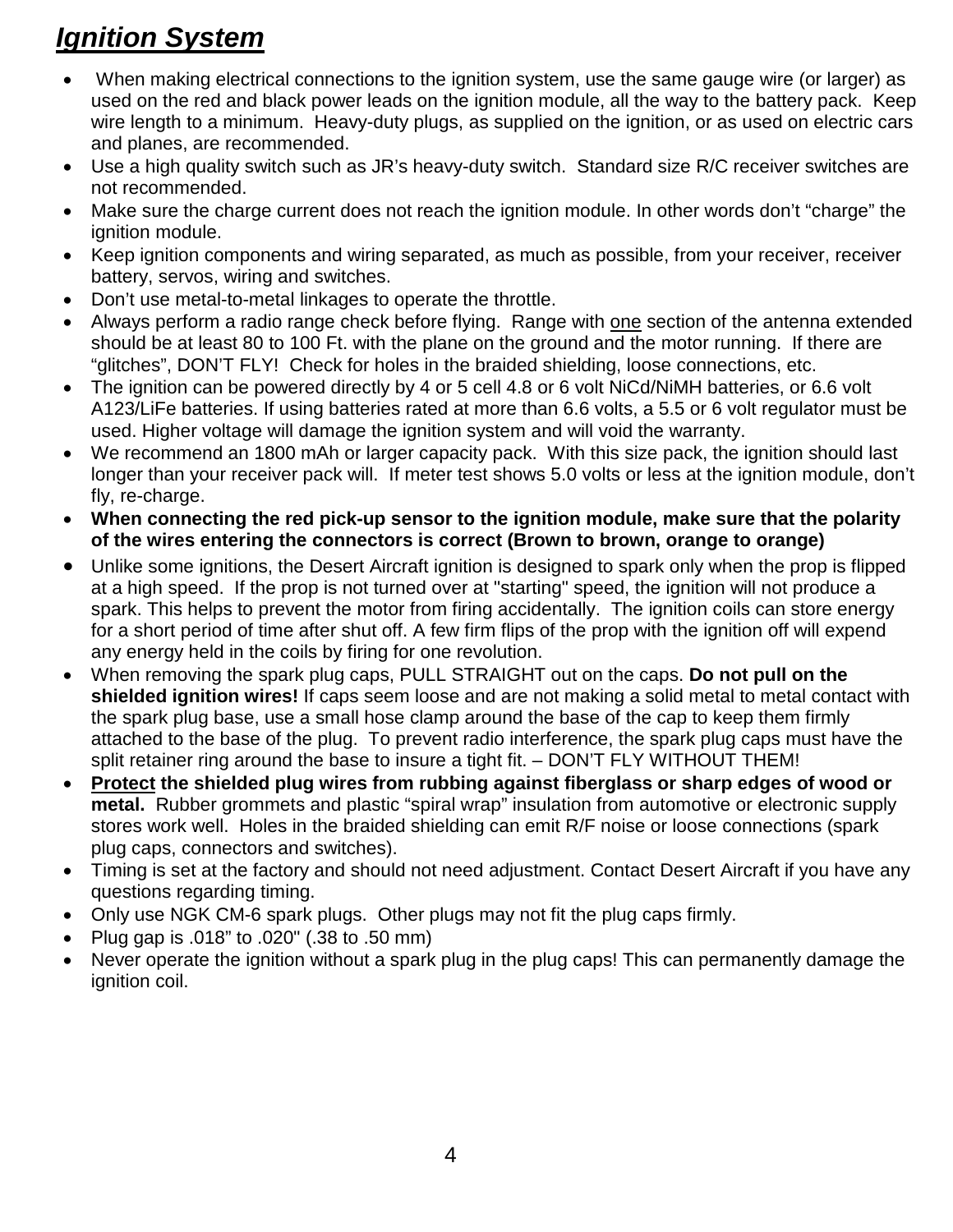# *Fuel and Oil Mix*

- Mid to High octane gas is recommended.
- We recommend purchasing your fuel from "name brand" gas stations. We have seen problems with cheaper gas from some discount type outlets.
- We recommend filtering your fuel between your fuel container and your plane's fuel tank. A high flow filter, or clunk/filter, between the tank and motor is also a good idea.
- Make sure the plane's tank is well vented and the fuel clunk moves freely.
- **Use of any other fuel or additives such as nitro formulas, aviation gas, white gas, etc., can harm the motor and void the warranty.**
- Do not use silicone sealers on the fuel system. Gas can break it down and carry it into the carb.
- We recommend a high quality synthetic oil. As for the brand of oil, there are many good ones on the market. Some oils, and their mix ratios, that Desert Aircraft recommends are: Red-line Two Stroke Racing Oil (40 to 1), Motul 800 (50 to 1), and Stihl HP Ultra (50 to 1). These oils can be found at most motorcycle or chainsaw shops.

# *Break-in*

- We do not recommend breaking the engine in on a test stand. The stationary load and lack of air ducting can lead to engine over heating.
- Special break in props are not required. Just don't start with something beyond the recommended sizes. Over loading the engine creates excessive heat. Peak rpm should be over 6,000 during the break-in process.
- Adjust the needles as needed and give the engine a few easy flights. The needles may need adjustment as the engine settles in and when other things change such as different props, exhaust, weather, and altitude.
- The engine should run well from the beginning and improve as flight hours accumulate.

# *Recommended Props*

- Always inspect your prop and spinner and tighten prop bolts before each flight! Loose prop bolts allow prop movement, which will shear the bolts.
- While special break-in props are not required, they can help speed up the break-in process and reduce the risk of over loading the motor.
- The following props are recommended: For break-in: Xoar 30x10, Menz 30x10, 32x10 Mejzlik 30x10, 32x10 For normal use: Xoar 30x12, Menz 30x12, 32x10, Mejzlik 30x12, 32x10 and 28x12, 29x12 3 blades AirModels 32.5x11 2 blade, 28x12, 29x12 3 Blades
- Smaller diameter props with more pitch will help reduce noise.
- The DA150 has a very wide power band. The "normal" peak operating rpm for aerobatics is 5,500 to 6,500 rpm, depending on prop selection, sound requirements and pilot preference. While with fine tuning it is possible to have an idle as low as 800 rpm, normal "reliable" idle rpm is 1,200 to 1,400.
- Always use a drill guide to drill your props.
- Always check the balance of your prop.
- For safety, we recommend painting the tips of your props (front and back) with a bright color, especially black props.
- Never use a damaged or repaired prop, or a prop that has struck the ground or any other object. Damage that can be hard to see could turn into disaster when turning at thousands of RPM.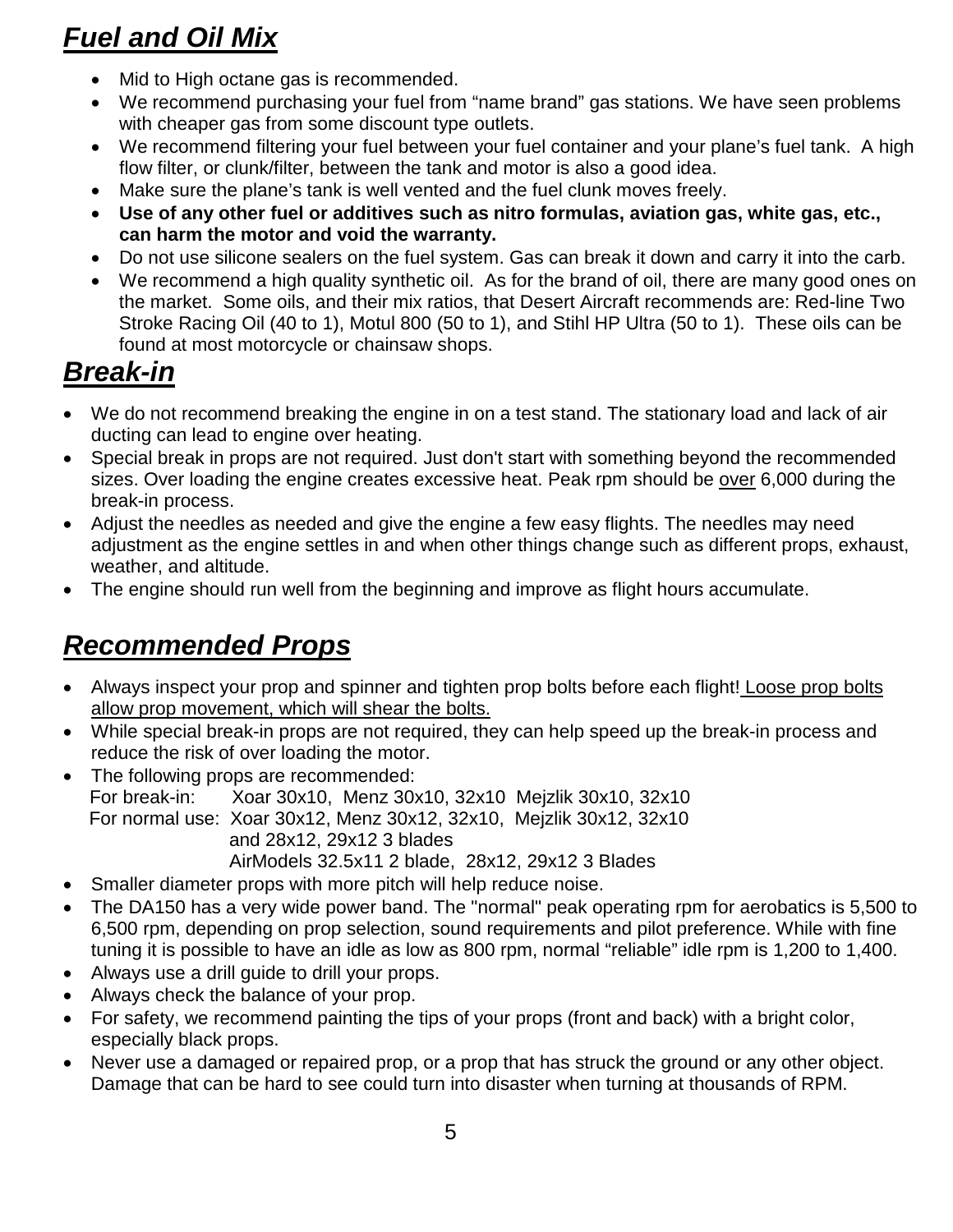# *Starting*

- 1. Check that prop bolts are tight and spinner is secure.
- 2. Make sure the starting area is free of dirt, sand, gravel, or other loose debris
- 3. Turn on the radio system and check the throttle operation and position.
- 4. Have someone (with eye protection) firmly hold the plane.
- 5. Close the choke completely.
- 6. Open the throttle to approximately 1/4 position.
- 7. Turn on the ignition. ALWAYS BE PREPARED FOR THE MOTOR TO START ON ANY FLIP OF THE PROP!
- 8. Always wear a heavy leather glove when starting the motor.
- 9. Give the prop a quick, firm, flip counter clockwise. Follow through quickly as you flip the prop so your hand is out of the propeller's path. Repeat until the motor fires or "pops".
- 10. Open the choke.
- 11. Set throttle to idle position. (carb butterfly plate slightly open)
- 12. Flip the prop again until the motor runs.
- 13. Let the motor warm up for 15 or 20 seconds before advancing the throttle.

# *Needle Adjustments*

- The needle farthest from the motor is the "High End" needle. The needle closest to motor is the "Low End" needle. Turning the needles clockwise "leans" the fuel mixture. Turning the needles counter-clockwise "richens" the fuel mixture.
- Settings will vary with altitude, temperature, humidity, fuel, carb variances, etc. A consistently good starting point is: **5/8 of a turn open on the Low needle, 2 turns open on the High needle**. The Low needle is very sensitive and should not vary much, if at all, from the 5/8's setting.
- Adjusting either needle can have a slight effect on the other. Example: leaning the low needle can "slightly" lean the high range.
- Adjust the High End needle to peak rpm. A tachometer is a great help, but remember that the RPM may drop a little after every start due to heat build up. Don't lean the mixture any more than necessary. If the rpm steadily drops at full throttle or fades on long vertical maneuvers, the motor is too lean and is over heating.
- Adjust the Low End needle until you achieve a smooth idle and a reliable transition to high throttle. Generally if the motor "stutters" or "coughs" in the mid range or when the throttle is advanced, the low end needle is too rich and possibly even the high end needle. If the motor dies quickly, the low end is probably lean.
- Operating the motor overly rich not only reduces power, it creates other problems such as poor transition, pre-mature carbon build up, fouled plugs, excessive exhaust residue, sticking rings, and rough running.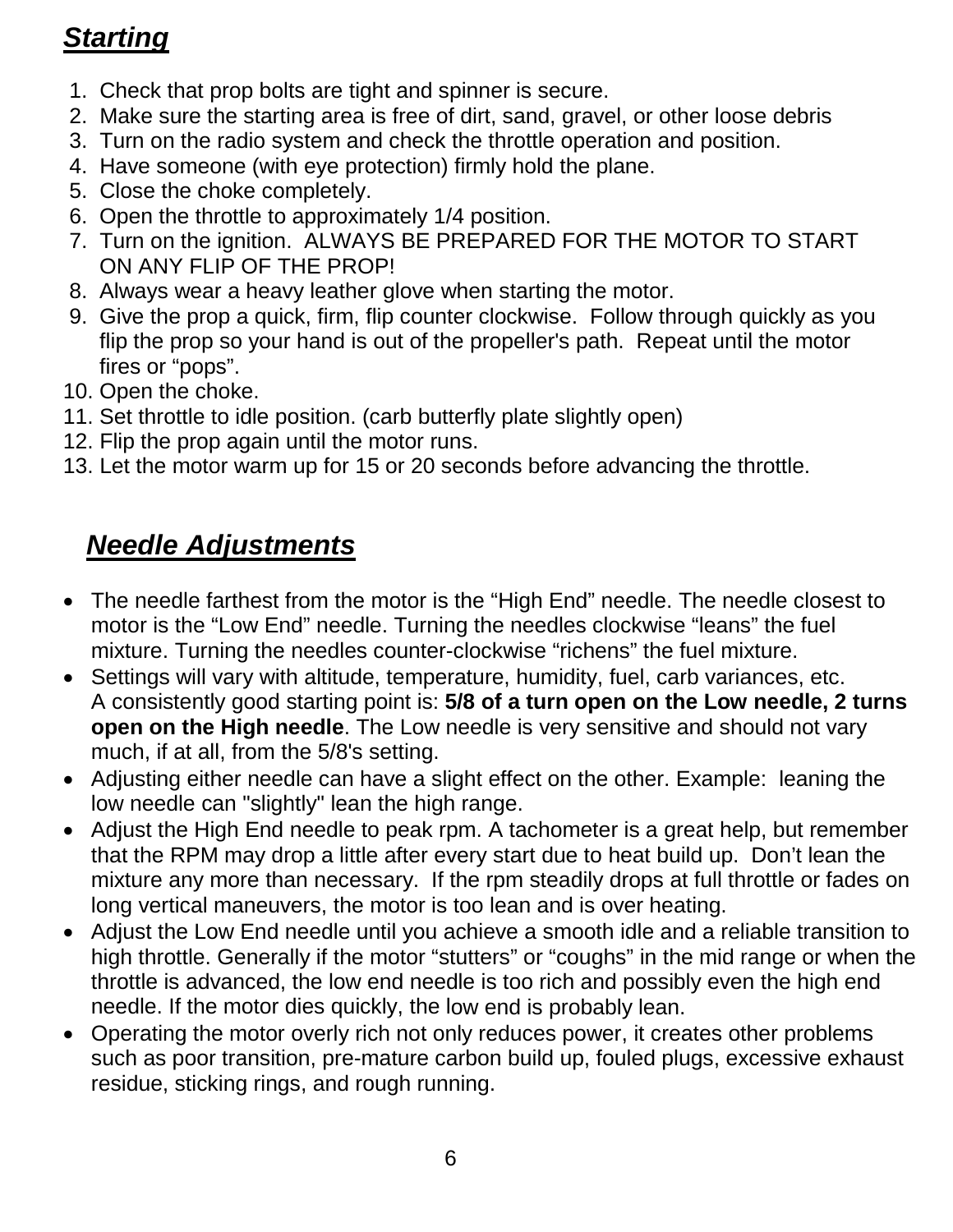# *Trouble Shooting*

### **Motor won't start**

- Check battery voltage (should read 5.0+ volts) and all ignition connections, wiring and switches. Wires can break from vibration near connectors.
- Check tank venting, clunk position, and fuel flow.
- Is the case pressure tap sealed? ( 1/4" 28 threaded hole in the rear case, near carb)
- Does fuel move towards the carb when the prop is flipped?
- If carb isn't priming, is choke plate closing completely? Is the carb or carb mount loose causing an air leak? Look for fuel seepage.
- Is throttle set at idle or slightly higher after motor "pops" and choke is opened?
- Make sure prop is flipped over with authority. The ignition won't fire at low speed.
- If a lot of fuel drips from carb, the motor might be flooded. If so, remove and dry, or replace, the spark plugs. Try starting again without using the choke.

### **Other issues**

- Fuel drips continually from carb: Check that the pin on the center of the diaphragm is inserted in the metering lever "fork". Make sure there is no debris in the needle seat. Remove needles and blow air into the holes.
- RPM won't go over 3,500 to 4,000: Check that the polarity of the connection between sensor and ignition is correct (not plugged in backwards).
- Broken prop bolts: In order for bolts to shear, some type of side loading (shear) movement is usually required. If the bolts are tightened correctly, nothing moves and prop bolts will rarely break. It's a good idea to replace prop bolts routinely. Check prop bolts before each flight!
- Excessive vibration: Check that low rpm needle setting is not too rich. Check prop and spinner balance. Make sure ignition timing is correct.
- Pink or purple colored cylinders: These colors indicate engine temperature has been too high. Check that needle settings are not too lean, air flow for cooling is sufficient, oil/gas mixture is correct.
- Engine starts backwards: Make sure prop is flipped forcefully through the compression stroke. Without enough force, the prop may "bounce" off compression and run backwards.

### *IF ANY PROBLEM PERSISTS, PLEASE CONTACT DESERT AIRCRAFT FIRST!*

We designed and manufactured your engine and have built, serviced, and analyzed thousands more. We cover your engine's warranty, not someone at the field or a stranger on the Internet. Please give us the opportunity to help first!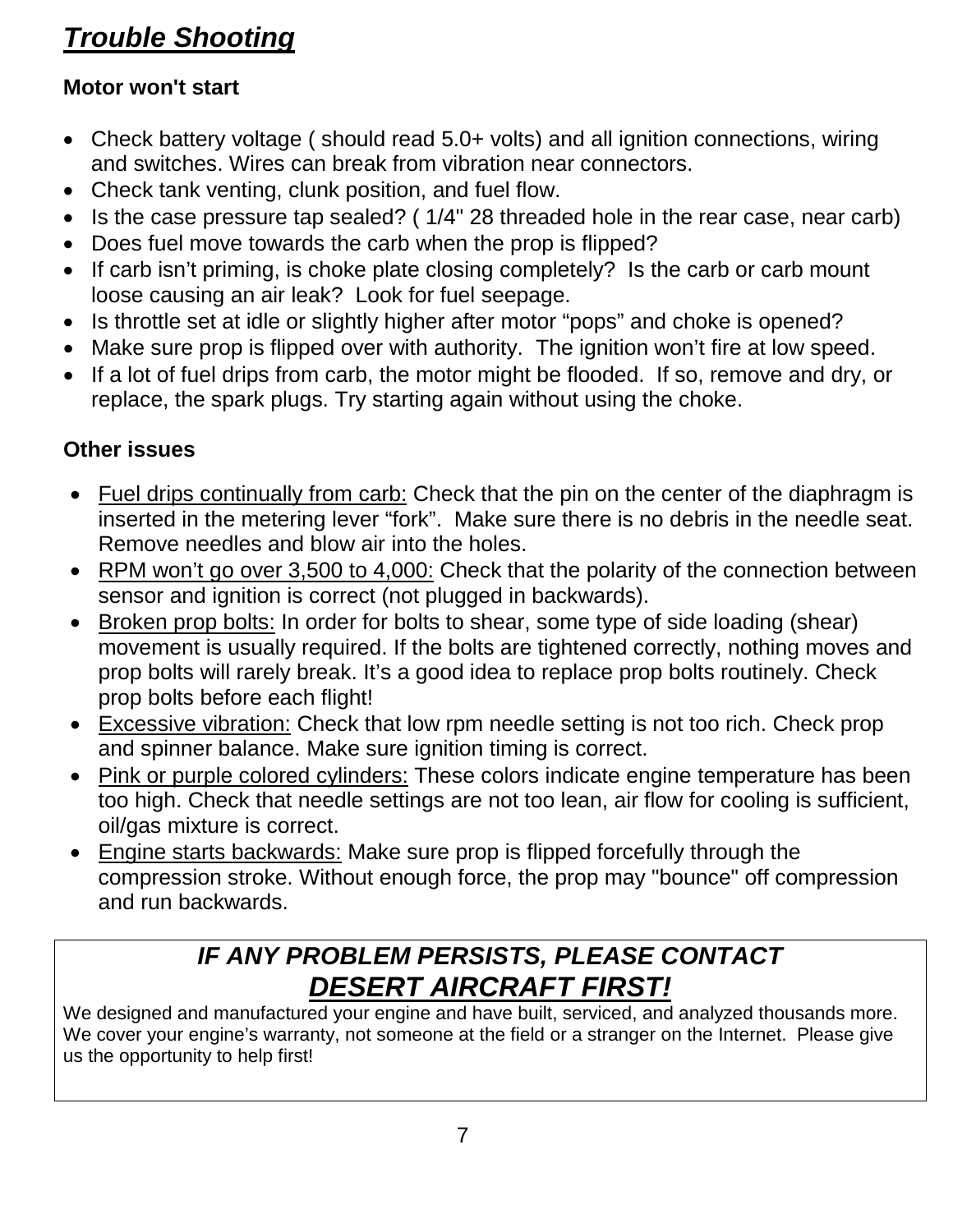### *Maintenance*

- Being a high performance 2 stroke engine, certain parts can wear quickly. Under normal operation, pistons, piston rings, needle bearings, spark plugs, etc. may need occasional non-warranty replacement to insure peak performance.
- Screws can come loose! After a few flights check that all screws are secure. Periodically check that all screws are tightened to the correct torque rating. It's recommended to replace, rather than reuse the red aluminum screws. Use a 4m hex wrench for all M5 cap screws.

|                                       | <b>Size</b> | Torque specifications                                 |
|---------------------------------------|-------------|-------------------------------------------------------|
| Spark plug:                           | CM-6, 10mm  | 90 in. lbs.                                           |
| Steel prop bolts:                     | M5x 55mm    | 65 in. lbs. / wood props, 80 in. lbs. / carbon props. |
| Aluminum cylinder base bolts: M5x16mm |             | 70 in. lbs. (One use only, do not re-use)             |
| Steel carb mount bolts:               | M5x75mm     | 50 in. lbs.                                           |

- For spinner mounting, the crankshaft extension is threaded for M5 screws. In this application (steel to steel) the 10-32 SAE screws supplied with most spinners will work fine in the M5 threaded hole. **Do not substitute 10-32 screws for any other screws on the engine!**
- Inspect the engine periodically for any signs of fuel seepage. This can indicate an air leak which can create a lean fuel/air ratio, which in turn can cause erratic running and engine damage. If tightening the appropriate screws does not cure the problem, contact Desert Aircraft.
- After prolonged use, carbon deposits can build up on top of the piston and on the combustion dome of the cylinder. Great care must be taken when trying to remove these carbon deposits to avoid damaging the parts. Once an attempt to remove carbon has been made, the task must be completed, as any remaining carbon may be loosened and can dislodge while the engine is running. This can damage the engine and/or bridge the spark plug.

### *DESERT AIRCRAFT*

1815 S. Research Loop Tucson, AZ 85710 USA Ph. 520 722 0607 Fax 520 722 5622 Email info@desertaircraft.com

### **DA150 WARRANTY**

#### **Your DA150 motor and ignition system are covered with a 3 year warranty by Desert Aircraft, starting from the date of purchase.**

- This warranty covers defects in workmanship and materials only.
- Do not disassemble the motor or ignition system. Disassembly of the motor or ignition system can void the warranty on that item.
- Any modifications to the motor, or the ignition system, other than those authorized by Desert Aircraft, will void this warranty.

### **This warranty does not cover the following:**

- Shipping expenses to and from Desert Aircraft for warranty service.
- Damage caused by improper handling, operation, or maintenance.
- Damage caused by a crash.
- Damage caused by using improper fuel or additives.
- Damage incurred during transit to Desert Aircraft. **WRAP AND PACK ENGINE CAREFULLY!!**

#### **NOTE:** *DESERT AIRCRAFT WILL NOT SHIP ANY WARRANTY REPLACEMENT ITEMS UNTIL POSSIBLY DEFECTIVE ITEMS IN QUESTION ARE RECEIVED BY DESERT AIRCRAFT.*